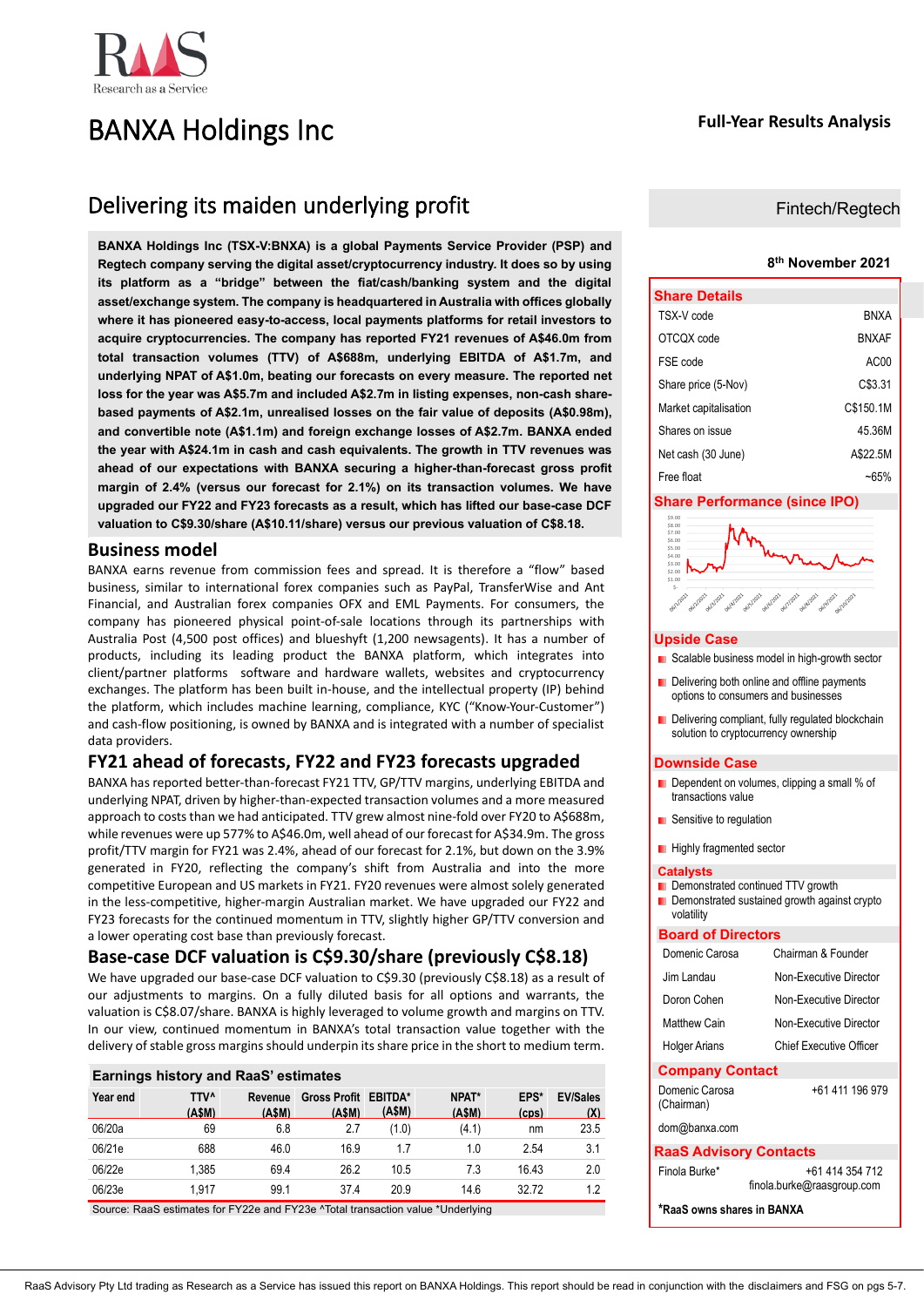

# **FY21 Results Analysis**

BANXA has reported FY21 revenues of A\$46m, a 577% increase on the A\$6.8m reported in FY20 and continuing the trend we saw in the quarterly results. Gross profit increased 528% to A\$16.9m while underlying EBITDA was positive at A\$4.4m. The company reported its maiden underlying NPAT of A\$3.7m versus the underlying net loss of A\$1.6m a year before, and beat our estimates for a A\$2.4m underlying net loss. TTV increased almost nine-fold year-on-year and was ahead of our forecast for A\$658.5m. Revenue-to-TTV was a better-than-expected 6.7% versus our forecast for 5.3%, although down on FY20 due to the changing geographic and, hence, competitive mix of business.

| EXIMPLE IT LET VEISUS FILED AND INAGO TOLECASIS (III AVIII UNIESS OUTERWISE SIATED) |             |             |         |                      |  |  |  |  |  |  |
|-------------------------------------------------------------------------------------|-------------|-------------|---------|----------------------|--|--|--|--|--|--|
| Year ending June 30                                                                 | <b>FY20</b> | <b>FY21</b> | $%$ chg | <b>RaaS</b> forecast |  |  |  |  |  |  |
| Total transactions value (TTV)                                                      | 69.3        | 688.0       | 893%    | 658.5                |  |  |  |  |  |  |
| Sales revenue                                                                       | 6.8         | 46.0        | 577%    | 34.9                 |  |  |  |  |  |  |
| Revenue/TTV (%)                                                                     | 9.8         | 6.7         | (32%)   | 5.3                  |  |  |  |  |  |  |
| Total revenue                                                                       | 7.1         | 46.6        | 555%    | 35.2                 |  |  |  |  |  |  |
| Gross profit (GP)                                                                   | 2.7         | 16.9        | 528%    | 14.1                 |  |  |  |  |  |  |
| GP/TTV (%)                                                                          | 3.9         | 2.4         | nm      | 2.1                  |  |  |  |  |  |  |
| EBITDA underlying                                                                   | (0.6)       | 4.4         | nm      | 1.6                  |  |  |  |  |  |  |
| NPAT underlying                                                                     | (1.6)       | 3.7         | nm      | (2.4)                |  |  |  |  |  |  |
| Net loss reported                                                                   | (4.1)       | (5.8)       | 41%     | (3.6)                |  |  |  |  |  |  |

**Exhibit 1: FY21 versus FY20 and RaaS forecasts (In A\$m unless otherwise stated)**

Source: Company data, RaaS estimates

Similarly, GP/TTV was a better-than-expected 2.4% against our forecast for 2.1%, but down on the 3.9% reported in FY20. This reflects BANXA's expansion into Europe and the US with its services in FY21. In FY21, Australia accounted for only 33% or A\$15.2m in revenue, whereas in FY20, Australia generated 100% of revenues (A\$6.8m). The expansion to the more competitive European market (A\$26.8m or 58% of FY21 revenues) and US (A\$4.0m or 8.8% of FY21 revenues) resulted in greater transaction volumes at a lower margin. With margins typically around 2.0%, we expect BANXA to track to this in the future.





Source: Company data, RaaS analysis

# **Earnings Adjustment**

We have adjusted our earnings to reflect the better-than-forecast TTV run rate and GP/TTV margins. Employee and underlying operating costs were also lower than our forecasts, and this has been factored in as our starting point for the year. We are now anticipating a GP/TTV margin of 1.9% for FY22 (previously 1.8%) and 2.0% in FY23 (previously 1.8%). We set out our forecast changes in the following exhibit.

| $F_{\text{min}}$           |          |          |          |          |
|----------------------------|----------|----------|----------|----------|
|                            | FY22 old | FY22 new | FY23 old | FY23 new |
| Total transaction volumes  | 1.306    | 1.385    | 1.914    | 1.917    |
| Revenue                    | 58.4     | 69.4     | 85.2     | 99.1     |
| Gross profit               | 23.5     | 26.2     | 34.3     | 37.4     |
| <b>GP/TTV</b>              | 1.8%     | 1.9%     | 1.8%     | 2.0%     |
| EBITDA underlying          | 5.0      | 10.5     | 14.9     | 20.9     |
| NPAT before one-time items | 3.5      | 7.3      | 10.3     | 14.6     |
| Source: RaaS estimates     |          |          |          |          |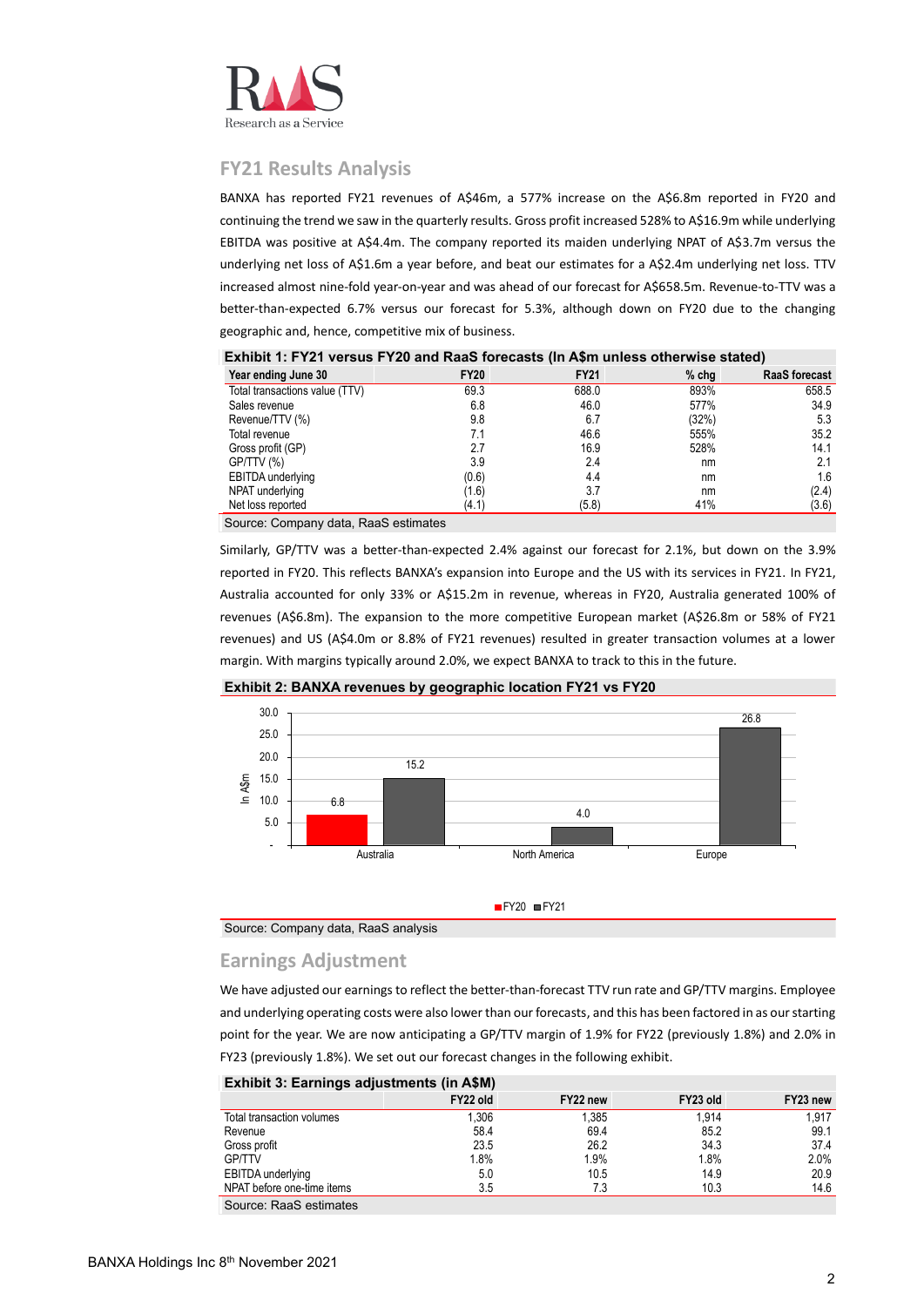

### **Peer Comparison**

There are a number of crypto-industry oriented tech stocks on the Canadian and US exchanges and all, without exception, are trading at a premium to BANXA. The closest peers in terms of market capitalisation are BIGG Digital Assets, Dmg Blockchain Solutions and Netcents Technology, all of which are also trading at a significant EV/Revenue premium to BANXA. The median of this group is 37.9x, which is 10x BANXA's FY21 EV/Revenue multiple of 3.1x.

Valuations being paid for private companies are even higher. Crypto transactions platform Moonpay which has cUS\$2b in annualised TTV, recently raised US\$400m at a US\$3.4b valuation, while transactions start-up Ramp raised capital in a Series A round at a US\$300m valuation. While we are not suggesting that such valuations should be applied to BANXA, there is clearly disparity in the valuations being applied to this space by the market.

#### **Exhibit 4: EV/Revenue of Canadian and US listed peers**

| Company                          | Stock code     | Share price | EV      | <b>EV/Revenue</b> |
|----------------------------------|----------------|-------------|---------|-------------------|
|                                  |                | (CAD)       | (CAD M) | X                 |
| <b>Banxa Holdings Inc</b>        | <b>BNXAV</b>   | 3.31        | 133     | 3.1               |
| <b>BIGG Digital Assets Inc</b>   | <b>BIGG.CD</b> | 1.75        | 354     | 7.7               |
| <b>Bitfarms Ltd</b>              | <b>BITF.V</b>  | 8.47        | 1.554   | 44.8              |
| Coinbase Global Inc              | COIN.O         | 344.38      | 73.802  | 57.8              |
| Dmg Blockchain Solutions Inc     | DMGI.V         | 0.98        | 164     | 22.1              |
| HIVE Blockchain Technologies Ltd | HIVE V         | 5.38        | 2.075   | 31.1              |
| Netcents Technology Inc          | NC.CD          | 0.6900      | 76      | 849.3             |
| Riot Blockchain Inc              | RIOT.O         | 32.76       | 2.908   | 240.7             |
| Voyager Digital Ltd              | VOYG.TO        | 20.70       | 3.144   | 18.0              |
| Median                           |                |             | 1.814   | 37.9              |

Source: Refinitiv Eikon, RaaS analysis prices at 3 November 2021

# **Base Case DCF Valuation Upgraded to C\$9.30/share**

We believe the discounted cashflow methodology is the most appropriate method to value BANXA, given the relatively early stage of the company's life. We arrive at a base-case valuation of C\$9.30/share (A\$10.10/share) after applying a WACC of 13.5% and terminal growth rate of 2.2% to our base-case free cashflows. Our terminal value accounts for C\$4.86/share. On a fully diluted basis for all options and warrants on issue, the valuation is C\$8.07/share. Our valuation implies an FY21 EV/Revenue multiple of 9.9x, still well below its peer median and only ahead of one defined peer, BIGG Digital.

#### **Exhibit 5: Base-case DCF valuation**

|                                                                        | <b>Parameters</b> |
|------------------------------------------------------------------------|-------------------|
| Discount rate (WACC)                                                   | 13.5%             |
| <b>Terminal Growth Rate</b>                                            | 2.2%              |
| Beta                                                                   | 1.8               |
| Present value of free cashflows (A\$m)                                 | 207.8             |
| Terminal value (A\$m)                                                  | 228.2             |
| Add net cash at June 30 (A\$m)                                         | (18.2)            |
| Equity value (A\$m)                                                    | 454.1             |
| Shares on issue (estimated post raise)                                 | 44.9              |
| Equity value per share (A\$)                                           | A\$10.10          |
| Equity value per share (C\$)*                                          | C\$9.30           |
| Course DeeC estimates thosed on AUDICAD evapones rate of AC1,001CCO,00 |                   |

Source: RaaS estimates \*based on AUD/CAD exchange rate of A\$1.00/C\$0.92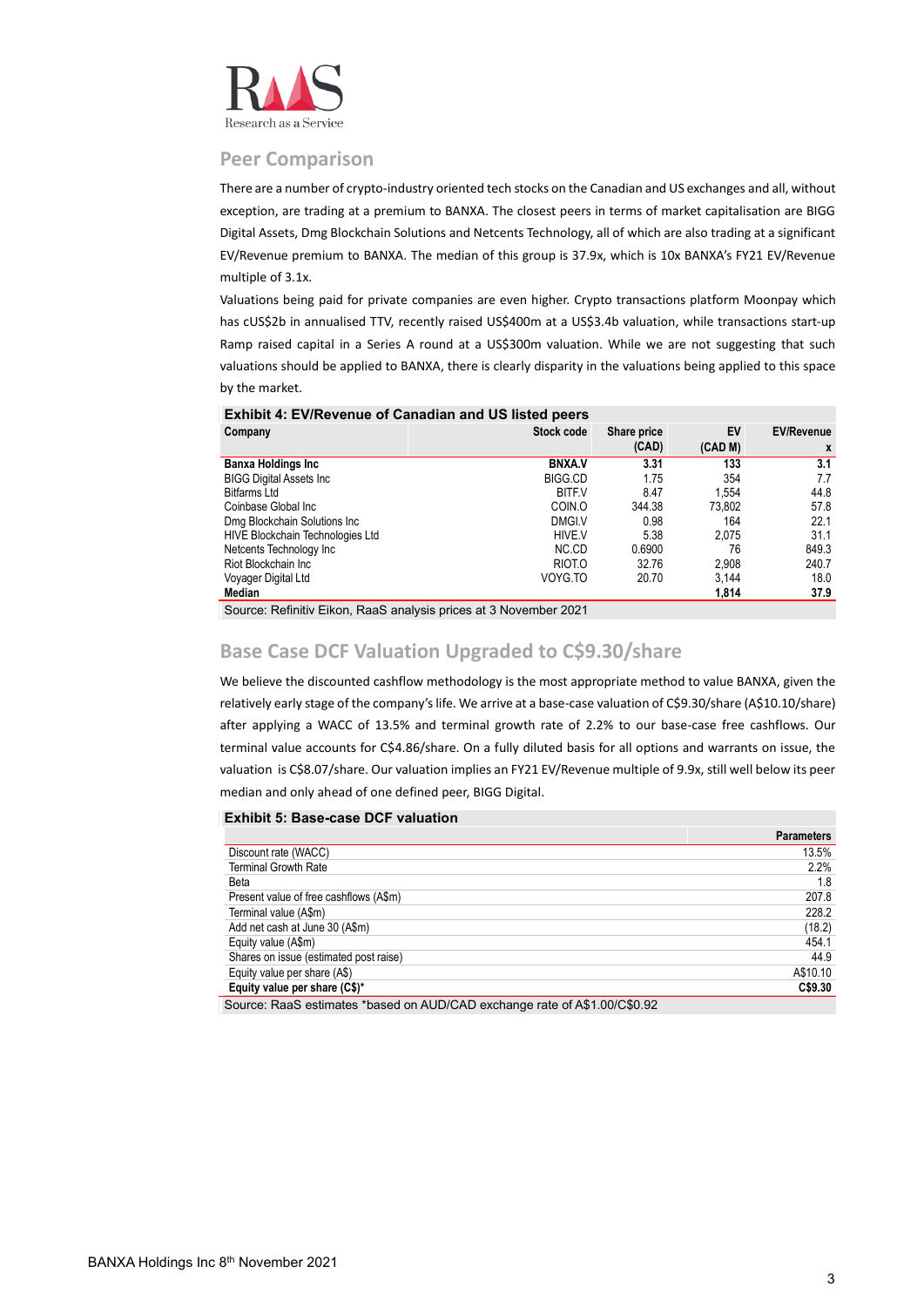

# **Exhibit 6: Financial Summary**

| <b>Banxa Holdings Inc</b>            |              |              |              |         |           | Share price (5 November)                          |              |              |              |                          | C\$          | 3.31         |
|--------------------------------------|--------------|--------------|--------------|---------|-----------|---------------------------------------------------|--------------|--------------|--------------|--------------------------|--------------|--------------|
| Profit and Loss (A\$m)               |              |              |              |         |           | <b>Total Transaction Volumes and Margins</b>      | <b>FY18A</b> | <b>FY19A</b> | <b>FY20A</b> | <b>FY21A</b>             | FY22F        | FY23F        |
| Y/E 30 June                          | <b>FY19A</b> | <b>FY20A</b> | <b>FY21A</b> | FY22F   |           | <b>FY23F</b> Commission Revenue                   | 3.7          | 1.6          | 2.2          | 33.0                     | 43.9         | 60.8         |
| Total Transaction Value (TTV)        | 46           | 69           | 688          | 1,385   |           | 1,917 Sale of Cry ptocurrencies                   | 22.3         | 6.4          | 4.6          | 12.8                     | 25.5         | 38.3         |
| Revenue (commissions/crypto sales)   | 8.0          | 6.8          | 46.0         | 69.4    |           | 99.1 Sell Transactions (purchases from customers) | 21.3         | 6.2          | 4.4          | 12.1                     | 24.2         | 36.4         |
| Gross Profit                         | 1.8          | 2.7          | 16.9         | 26.2    |           | 37.4 Agency transactions                          | 42.7         | 31.8         | 58.1         | 629.9                    | 1,291.2      | 1,781.9      |
| <b>EBITDA</b>                        | (2.2)        | (1.0)        | 1.7          | 10.5    |           | 20.9 Total Transaction Volume (TTV)               | 90.0         | 46.0         | 69.3         | 687.7                    | 1,384.9      | 1,917.3      |
| Depn                                 | (0.6)        | (0.6)        | (0.0)        | (0.0)   | (0.0)     | Gross Profit                                      | 4.1          | 1.8          | 2.7          | 16.9                     | 26.2         | 37.4         |
| Amort                                | 0.0          | 0.0          | 0.0          | 0.0     |           | 0.0 GP/TTV                                        | 4.5%         | 3.9%         | 3.9%         | 2.5%                     | 1.9%         | 2.0%         |
| EBIT                                 | (2.8)        | (1.6)        | 1.6          | 10.5    | 20.9      | GP/Revenue reported                               | 15.7%        | 22.3%        | 39.5%        | 36.8%                    | 37.7%        | 37.7%        |
| Interest                             | (0.0)        | (0.1)        | (0.5)        | (0.0)   | (0.0)     |                                                   |              |              |              |                          |              |              |
| Tax                                  | 0.8          | (0.3)        | (0.1)        | (3.1)   | (6.3)     |                                                   |              |              |              |                          |              |              |
| Minorities                           | 0.0          | 0.0          | 0.0          | 0.0     | 0.0       |                                                   |              |              |              |                          |              |              |
| Equity accounted assoc               | 0.0          | 0.0          | 0.0          | 0.0     | 0.0       |                                                   |              |              |              |                          |              |              |
| NPAT pre significant items           | (2.1)        | (2.0)        | 1.0          | 7.3     | 14.6      | <b>Total Transaction Volume growth</b>            |              |              |              |                          |              |              |
| One time items inc forex gain/losses | 0.0          | (2.1)        | (6.8)        | 0.0     | 0.0       |                                                   |              |              |              |                          |              |              |
| NPAT (reported)                      | (2.1)        | (4.1)        | (5.8)        | 7.3     | 14.6      |                                                   |              |              |              |                          |              |              |
| Cash flow (A\$m)                     |              |              |              |         |           | 350<br>in A\$m                                    |              |              |              |                          | 292          |              |
| Y/E 30 June                          | <b>FY19A</b> | <b>FY20A</b> | <b>FY21A</b> | FY22F   | FY23F     | 300                                               |              |              |              |                          |              |              |
| EBITDA                               | (2.2)        | (1.0)        | 1.7          | 10.5    | 20.9      | nes<br>250<br>200                                 |              |              |              | 205                      |              |              |
| Interest                             | 0.0          | (0.1)        | (0.5)        | (0.0)   | (0.0)     | 호<br>$\overline{5}$<br>150                        |              |              |              |                          |              |              |
| Tax                                  | (0.2)        | (0.1)        | (0.1)        | (3.1)   | (6.3)     | sact<br>100                                       |              | 84.2         | 111.0        |                          |              |              |
| Working capital changes              | 0.3          | (1.3)        | (2.6)        | 0.2     | 0.9       | Trar<br>25.8<br>50<br>14.2                        | 46.5         |              |              |                          |              |              |
| Operating cash flow                  | (2.1)        | (2.5)        | (1.6)        | 7.6     | 15.6      | 11.1<br><b>Total</b><br>$0 -$                     |              |              |              |                          |              |              |
| Mtce capex                           | (0.0)        | 0.0          | (0.1)        | (0.0)   | (0.0)     | Q1 FY20<br>Q2 FY20<br>Q3 FY20                     | Q4 FY20      | Q1 FY21      | Q2 FY21      | Q3 FY21                  | Q4 FY21      |              |
| Free cash flow                       | (2.1)        | (2.5)        | (1.7)        | 7.6     | 15.6      |                                                   |              |              |              |                          |              |              |
| Growth capex                         | 0.0          | 0.0          | 0.0          | (0.0)   | 0.0       |                                                   |              |              |              |                          |              |              |
| Acquisitions/Disposals               | 0.0          | 0.5          | 0.1          | 0.0     |           | 0.0 Margins, Leverage, Returns                    |              | <b>FY19A</b> | <b>FY20A</b> | <b>FY21A</b>             | FY22F        | FY23F        |
| Other                                | (0.0)        | (1.2)        | (0.3)        | 0.0     |           | 0.0 EBITDA                                        |              | (27.2% )     | (14.9% )     | 3.7%                     | 15.1%        | 21.1%        |
| Cash flow pre financing              | (2.1)        | (3.2)        | (1.9)        | 7.6     |           | 15.6 EBIT                                         |              | (35.2%)      | $(24.1\%)$   | 3.6%                     | 15.1%        | 21.1%        |
|                                      | 1.9          | 3.6          | 18.0         | 0.0     |           | 0.0 NPAT pre significant items                    |              |              |              | 2.1%                     | 10.6%        | 14.8%        |
| Equity                               |              | 0.5          |              | 0.0     |           | 0.0 Net Debt (Cash)                               |              | $(25.8\%)$   | $(30.1\%)$   |                          |              | (42.21)      |
| Debt                                 | (0.3)        | 0.0          | (0.0)<br>0.0 | 0.0     |           |                                                   |              | (1.13)       | (2.53)       | (19.06)                  | (26.62)      |              |
| Dividends paid                       | 0.0          | 0.9          |              |         |           | 0.0 Net debt/EBITDA (x)                           | (x)          | n/a          | n/a          | 11.330                   | (2.53)       | (2.02)       |
| Net cash flow for year               | (0.5)        |              | 16.1         | 7.6     |           | 15.6 ND/ND+Equity (%)                             | (% )         | (39.9% )     | (67.3%)      | (50.2%)                  | (50.3% )     | (50.8%       |
| <b>Balance sheet (A\$m)</b>          |              |              |              |         |           | EBIT interest cover (x)                           | (x)          | n/a          | n/a          | 0.3<br>11.4%             | 0.0<br>37.3% | 0.0<br>53.1% |
| Y/E 30 June                          | <b>FY19A</b> | <b>FY20A</b> | <b>FY21A</b> | FY22F   | FY23F ROA |                                                   |              | (20.7%       | $(52.0\%)$   |                          |              |              |
| Cash                                 | 1.1          | 2.1          | 18.6         | 26.2    |           | 41.8 ROE                                          |              | $(20.0\%$ )  | $(282.4\%)$  | (57.8% )                 | 33%          | 44%          |
| Accounts receivable                  | 0.1          | 0.8          | 1.8          | 0.8     |           | 1.2 ROIC                                          |              | $(146.2\%)$  | $(74.8\%)$   | 7.9%                     | 24%          | 36%<br>0.90  |
| Inventory                            | 0.1          | 0.0          | 0.0          | 0.0     |           | 0.0 NTA (per share)                               |              | 98.90        | 0.03         | 0.42                     | 0.58         |              |
| Other current assets                 | 0.2          | 1.0          | 3.9          | 3.9     |           | 3.9 Working capital                               |              | (0.67)       | (0.70)       | (1.92)                   | (2.13)       | 3.1          |
| Total current assets                 | 1.4          | 3.9          | 24.5         | 31.0    |           | 46.9 WC/Sales (%)                                 |              | (8.4%)       | (10.3% )     | (4.2%                    | $-3%$        | $-3%$        |
| PPE                                  | 0.0          | 0.0          | 0.0          | $0.0\,$ |           | 0.0 Revenue growth                                |              | (69.2%)      | $(15.0\%)$   | 577.3%                   | 51%          | 43%          |
| Goodwill                             | 0.2          | 0.2          | 0.2          | 0.2     |           | 0.2 EBIT growth pa                                |              | n/a          | n/a          | $-200%$                  | 539.1%       | 99%          |
| Investments                          | 0.0          | 0.0          | 0.0          | 0.0     |           | 0.0 Pricing                                       |              | <b>FY19A</b> | <b>FY20A</b> | <b>FY21A</b>             | FY22F        | FY23F        |
| Deferred tax asset                   | 0.6          | 0.0          | 0.0          | 0.0     |           | $0.0$ No of shares (y/e)                          | (m)          | 0            | 31           | 45                       | 45           | 45           |
| Loan receivables                     | 0.0          | 0.0          | 0.3          | 0.3     |           | 0.3 Weighted Av Dil Shares                        | (m)          | na           | 30           | 38                       | 45           | 45           |
| Total non current assets             | 0.8          | 0.2          | 0.4          | 0.4     | 0.4       |                                                   |              |              |              |                          |              |              |
| <b>Total Assets</b>                  | 2.2          | 4.1          | 24.9         | 31.4    |           | 47.4 EPS Reported                                 | cps          | nm           | nm           | (15.23)                  | 16.21        | 32.30        |
| Accounts pay able                    | 0.8          | 1.5          | 3.8          | 3.0     |           | 4.3 EPS Normalised/Diluted                        | cps          | nm           | nm           | 2.54                     | 16.21        | 32.30        |
| Short term debt                      | 0.0          | 0.1          | 0.4          | 0.4     |           | 0.4 EPS growth (norm/dil)                         |              | nm           | nm           | nm                       | 539.5%       | 99%          |
| Tax payable                          | 0.3          | 0.2          | 0.3          | 0.3     |           | $0.3$ DPS                                         | cps          |              |              |                          | ٠            |              |
| Other current liabilities            | 0.5          | 0.6          | 1.4          | 1.4     |           | 1.4 DPS Growth                                    |              | n/a          | n/a          | n/a                      | n/a          | n/ε          |
| <b>Total current liabilities</b>     | $1.6\,$      | 2.4          | 5.9          | 5.1     |           | 6.4 Dividend yield                                |              | 0.0%         | 0.0%         | 0.0%                     | $0.0\%$      | 0.0%         |
| Long term debt                       | 0.0          | 0.4          | 0.0          | 0.0     |           | 0.0 Dividend imputation                           |              | 30           | 30           | 30                       | 30           | 30           |
| Other non current liabs              | 0.0          | 0.0          | 0.0          | 0.0     |           | $0.0$ PE $(x)$                                    |              | nm           | nm           | $\overline{\phantom{a}}$ | 20.4         | 10.2         |
| Total long term liabilities          | 0.0          | 0.4          | 0.0          | $0.0\,$ |           | 0.0 PE market                                     |              | 20.0         | 20.0         | 20.0                     | 20.0         | 20.0         |
| <b>Total Liabilities</b>             | 1.6          | 2.7          | 6.0          | 5.1     |           | 6.5 Premium/(discount)                            |              | nm           | nm           | (100% )                  | 2%           | (49%         |
| <b>Net Assets</b>                    | 0.6          | 1.3          | 18.9         | 26.3    |           | 40.9 EV/EBITDA                                    |              | (73.56)      | (158.02)     | 84.89                    | 13.1         | 5.8          |
|                                      |              |              |              |         |           | FCF/Share                                         | cps          | nm           | nm           | (3.5)                    | 16.7         | 34.4         |
| Share capital                        | 2.9          | 6.5          | 29.6         | 29.6    |           | 29.6 Price/FCF share                              |              | nm           | nm           | nm                       | 19.8         | 9.6          |
| Accumulated profits/losses           | (1.2)        | (5.4)        | (11.2)       | (3.8)   |           | 10.8 Free Cash flow Yield                         |              | nm           | nm           | $(1.1\%)$                | 5.0%         | 10.4%        |
| Reserves                             | 0.0          | 0.1          | 0.5          | 0.5     | 0.5       |                                                   |              |              |              |                          |              |              |
| Minorities                           | 0.0          | 0.0          | 0.0          | 0.0     | 0.0       |                                                   |              |              |              |                          |              |              |
|                                      |              |              |              |         | 40.9      |                                                   |              |              |              |                          |              |              |

Source: Company data for actuals, RaaS estimates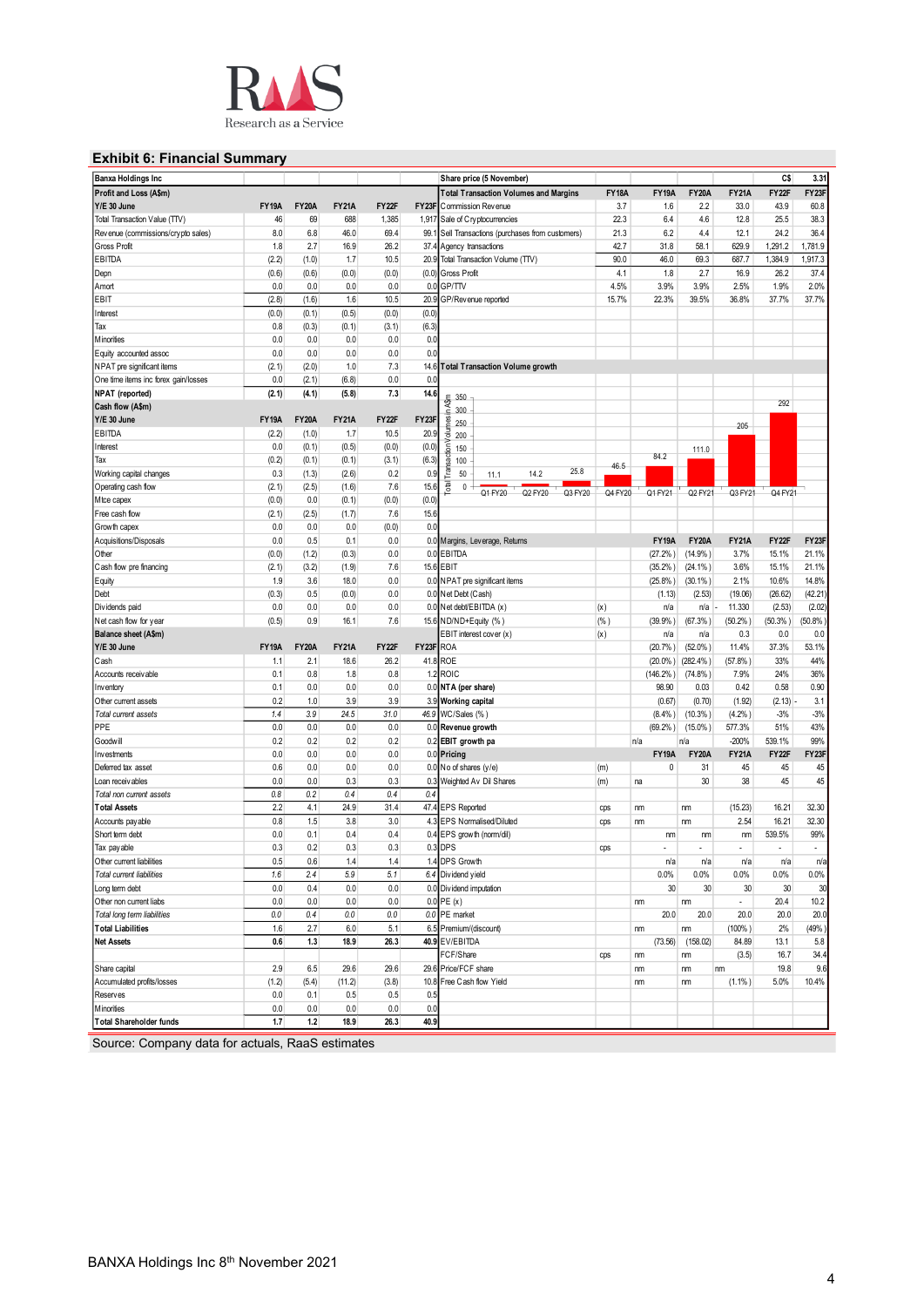

# FINANCIAL SERVICES GUIDE

**RaaS Advisory Pty Ltd**

# **ABN 99 614 783 363**

# **Corporate Authorised Representative, number 1248415**

**of**

# **BR SECURITIES AUSTRALIA PTY LTD ABN 92 168 734 530 AFSL 456663**

**Effective Date: 6 th May 2021**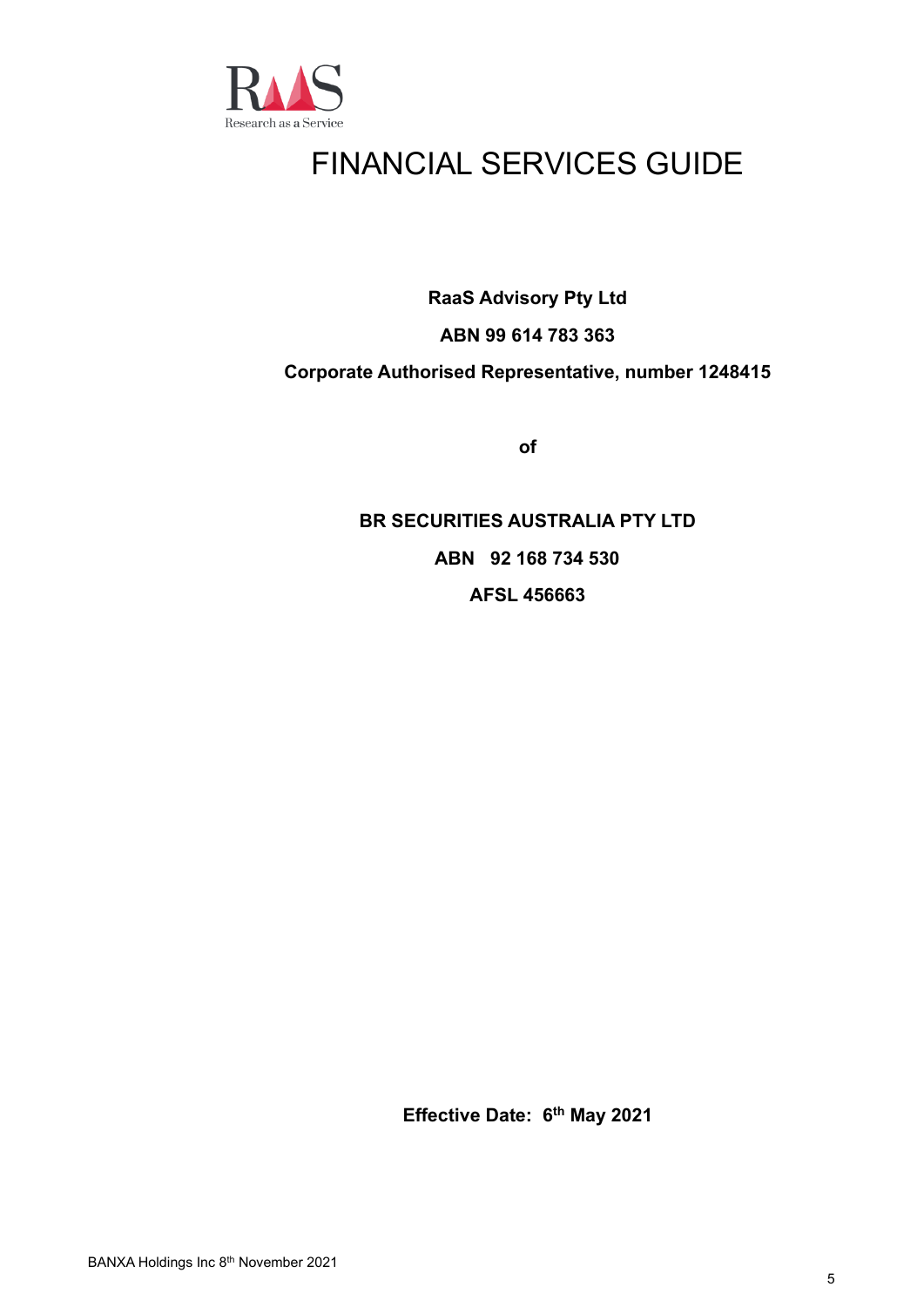

#### **About Us**

BR Securities Australia Pty Ltd (BR) is the holder of Australian Financial Services License ("AFSL") number 456663. RaaS Advisory Pty Ltd (RaaS) is an Authorised Representative (number 1248415) of BR.

This Financial Service Guide (FSG) is designed to assist you in deciding whether to use RaaS's services and includes such things as

- who we are
- our services
- how we transact with you
- how we are paid, and
- complaint processes

Contact Details, BR and RaaS

BR Head Office: Suite 5GB, Level 5, 33 Queen Street, Brisbane, QLD, 4000

RaaS. 20 Halls Road Arcadia, NSW 2159

P: +61 414 354712

E: finola.burke@raasgroup.com

RaaS is the entity providing the authorised AFSL services to you as a retail or wholesale client.

#### **What Financial Services are we authorised to provide?** RaaS is authorised

- to provide general advice to retail and wholesale clients in relation to
- **Securities**
- deal on behalf of retail and wholesale clients in relation to **Securities**

The distribution of this FSG by RaaS is authorized by BR.

## **Our general advice service**

Please note that any advice given by RaaS is general advice, as the information or advice given will not take into account your particular objectives, financial situation or needs. You should, before acting on the advice, consider the appropriateness of the advice, having regard to your objectives, financial situation and needs. If our advice relates to the acquisition, or possible acquisition, of a particular financial product you should read any relevant Prospectus, Product Disclosure Statement or like instrument. As we only provide general advice we will not be providing a Statement of Advice. We will provide you with recommendations on securities

#### **Our dealing service**

RaaS can arrange for you to invest in securities issued under a prospectus by firstly sending you the offer document and then assisting you fill out the application from if needed.

#### **How are we paid?**

RaaS earns fees for producing research reports. Sometimes these fees are from companies for producing research reports and/or a financial model. When the fee is derived from a company, this is clearly highlighted on the front page of the report and in the disclaimers and disclosures section of the report.

We may also receive a fee for our dealing service, from the company issuing the securities.

#### **Associations and Relationships**

BR, RaaS, its directors and related parties have no associations or relationships with any product issuers other than when advising retail clients to invest in managed funds when the managers of these funds may also be clients of BR. RaaS's representatives may from time to time deal in or otherwise have a financial interest in financial products recommended to you but any material ownership will be disclosed to you when relevant advice is provided.

#### **Complaints**

If you have a complaint about our service you should contact your representative and tell them about your complaint. The representative will follow BR's internal dispute resolution policy, which includes sending you a copy of the policy when required to. If you aren't satisfied with an outcome, you may contact AFCA, see below. BR is a member of the Australian Financial Complaints Authority (AFCA). AFCA provide fair and independent financial services complaint resolution that is free to consumers.

Website[: www.afca.org.au;](http://www.afca.org.au/) Email: [info@afca.org.au;](mailto:info@afca.org.au) Telephone: 1800931678 (free call)

In writing to: Australian Financial Complaints Authority, GPO Box 3, Melbourne, VIC, 3001.

#### **Professional Indemnity Insurance**

BR has in place Professional Indemnity Insurance which satisfies the requirements for compensation under s912B of the Corporations Act and that covers our authorized representatives.